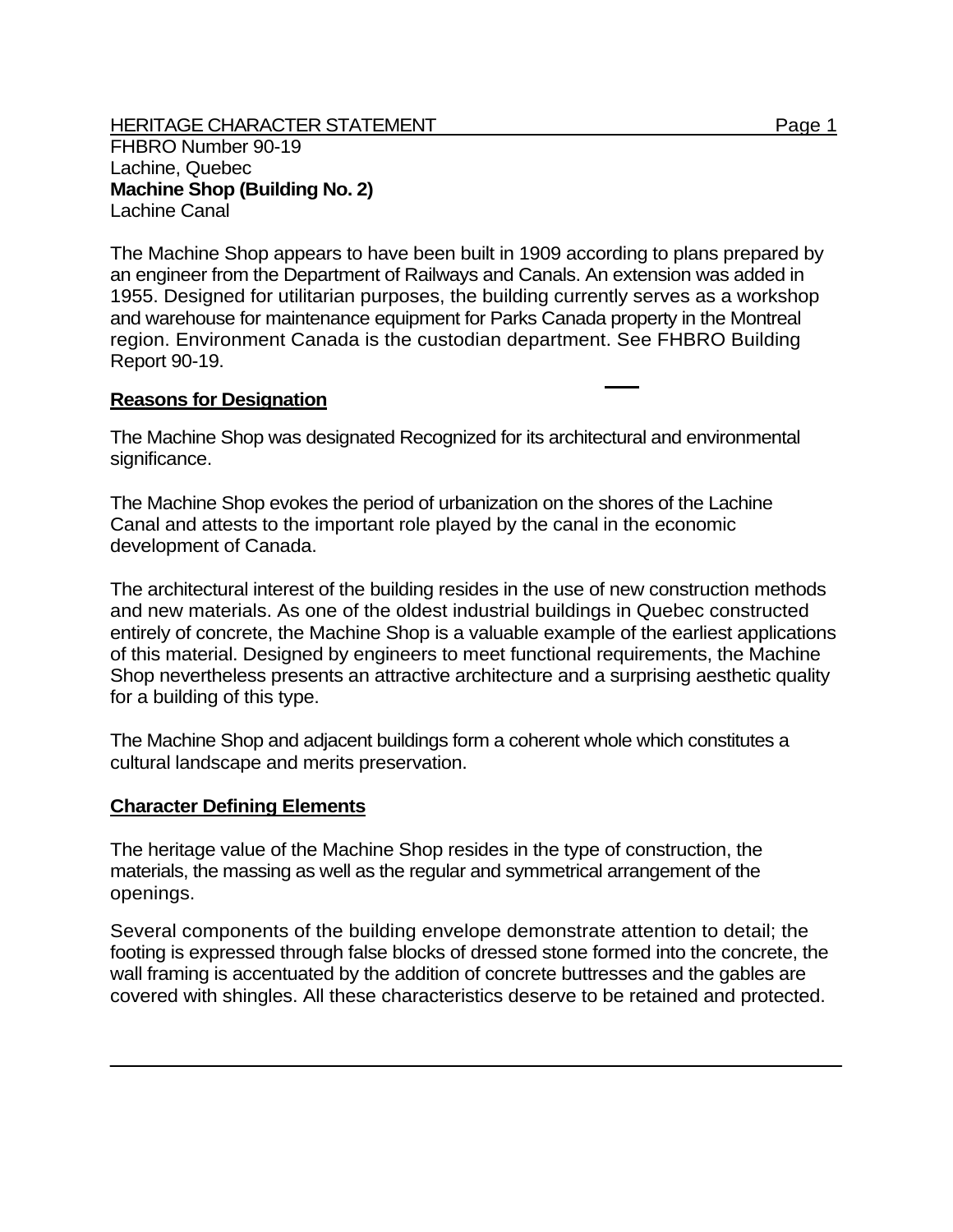HERITAGE CHARACTER STATEMENT FRIELD FOR A STATEMENT AND RAGE 2 FHBRO Number 90-19 Lachine, Quebec **Machine Shop (Building No. 2)**  Lachine Canal

The massing of the Machine Shop is simple and well-ordered. The long walls are divided into five sections separated from each other by pilasters. Each section is pierced by a large window or a door. The balanced distribution of the openings on the two facades must be respected. It would be desirable to restore the composition of the southern gable wall by reintroducing the two windows which once flanked the main door.

On the inside, the Machine Shop adapts the form of an axial factory plan with very sober finishes. The resulting free space facilitates the movement of large, heavy objects. There is no division except a small office space. In order to respect the original function of this building, the current volume should not be fragmented.

The concrete addition, built onto the northern gable wall around 1955, changed the functional design of the building by not extending the axial plan. While this structure does not really add to the aesthetic quality of the Machine Shop, it does not necessarily merit demolition. Its preservation may be justified by Parks Canada's functional requirements. If a decision is made to keep it, the blocked-up openings should be replaced by a window or door. These options should be confirmed by historical research.

It is recommended that emphasis be placed on preventive maintenance of the building in order to preserve all its historical components. Priority must be given to repairing the steel and concrete structure, and to restoring the crumbling parging. The hung sash windows are important elements and merit restoration. If the roof must be replaced, it would be advisable to redo it in sheet metal, the original material. It would be wise to conduct an inventory of the interior and exterior hardware.

The site on which the Machine Shop is located still has an industrial character today despite various changes, the most important of which is the construction of the nearby Bonaventure highway. It is important that no attempt be made to change this environment. The functional aspect of the site must continue to be evident in order to highlight the original function of the building.

For further guidance, please refer to the *FHBRO Code of Practice*.